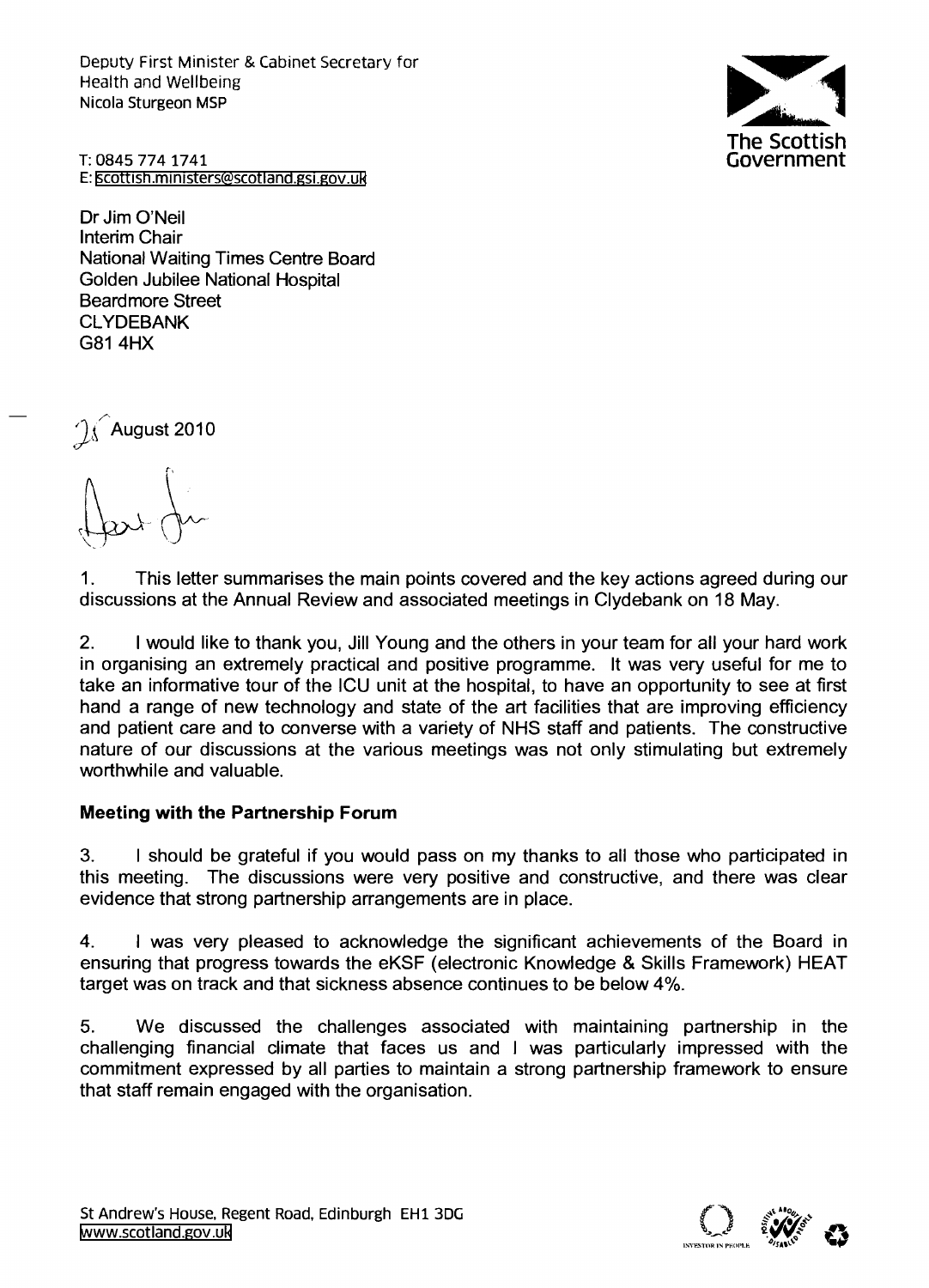6. The challenges of making changes to services were highlighted in response to increasing financial pressures and I was very pleased to hear that staff have had the opportunity to contribute to this process and indeed have come up with some good suggestions. As was pointed out, even small changes soon add up to helping the organisation achieve its goals.

7. We also talked about the need for good communications with the workforce and a number of initiatives were highlighted including learning classes and I was particularly impressed and intrigued that the Board had run a 'Finance is Fun' session. It is clear to me that there are good levels of engagement with the workforce at all levels of the organisation.

8. The issue of implementing eKSF was raised and experience suggested that this process was quite resource intensive. I stated that in many ways KSF is more important than 'Agenda for Change' itself as it is essential that we have a system that values staff development and ensures a quality workforce. I emphasised my view that to have a system that ensures managers have structured and protected time with their staff is essential and central to the development of quality services. I agreed that there is a need to take stock nationally of the numbers of staff who do not have access to computers as this appears to be a significant barrier to the electronic completion of the KSF record.

9. We also discussed the implementation of the Regulation of Healthcare Support Workers and asked that there be national consistency on the supporting HR processes and further discussions with the service on how best to support this significant initiative. I agreed that the Scottish Government would be happy to look at support for Boards to ensure consistency of approach and would ask officials to ensure there is further discussion on this issue.

10. We ended the meeting by discussing the benefits of partnership working and I was very encouraged that whilst it was acknowledged there will be difficult times ahead it was agreed that by working together in partnership a stronger organisation would emerge as a result.

11. Finally, I was advised that Carole Anderson was stepping down as co-chair of the Partnership Forum and that Jane Christie had been elected as the new co-chair. I thanked Carole for all her hard work and dedication to developing partnership within the National Waiting Times Centre and wished Carole and Jane good luck in their new roles.

#### Tour of level Two and Three: New ICU System, Hospital at Night System, CT Scanner and 3-D digital Imaging Technology in Cath labs.

12. I visited the Intensive Care Unit to see the Critical Care Clinical Information which is an integrated system that is designed to replace paper records in the ICU and HDU Units. Staff in departments such as pharmacy and laboratories also have access to review patient medications and communications. The system also automatically records patients' vital signs from devices hooked up to the patient. This reduces the time spent on manual updating records and forms allowing staff more time with the patient. I also saw a demonstration of the 'hospital at night' system which is a clinical handover tool for all specialties. The system is generic and permits multi-professional sharing of information 24/7. Both these systems greatly enhance clinical care and patient safety.

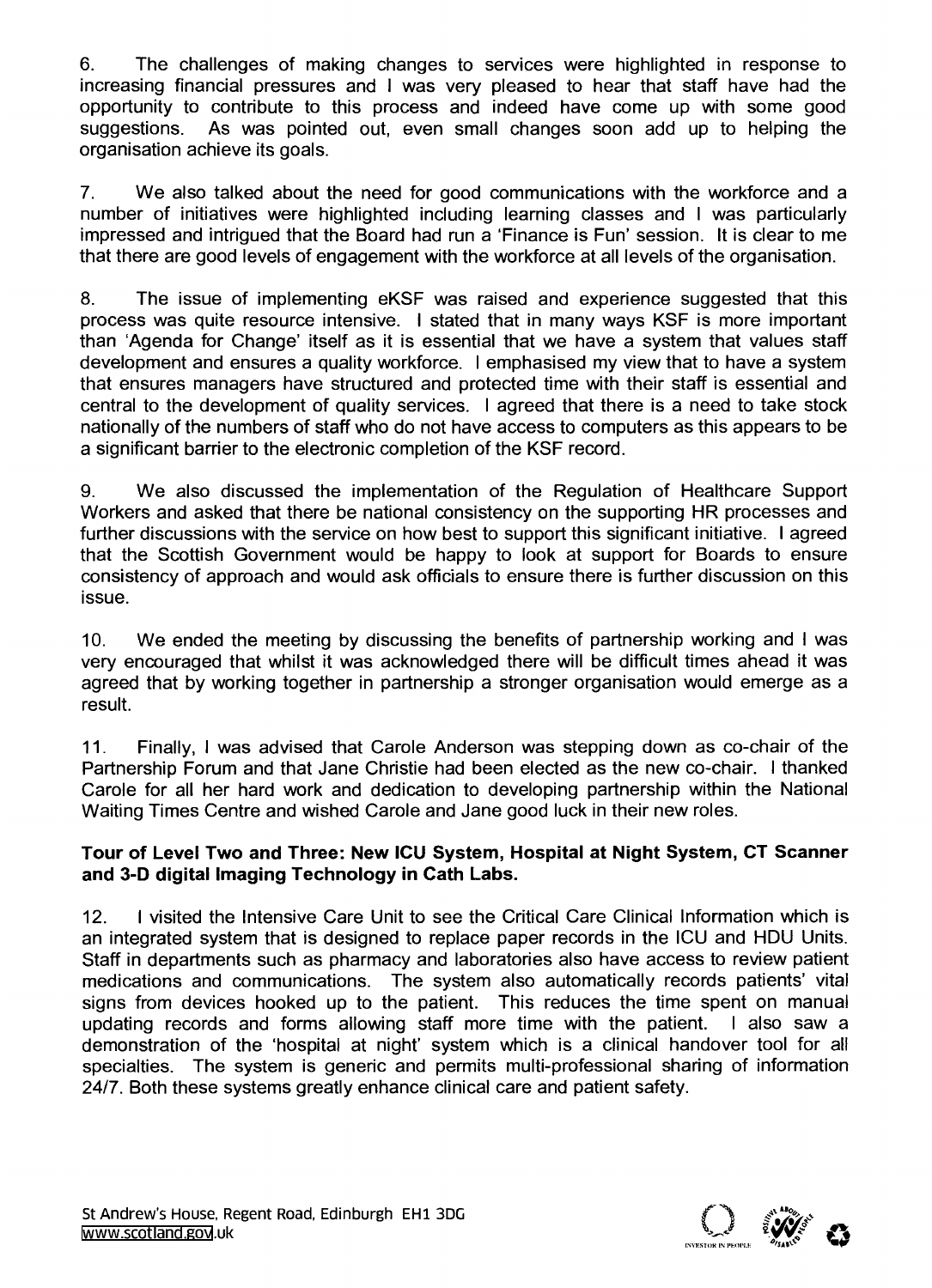13. I also saw the new 64 slice CT machine, the first of its kind in Scotland, and the 3-D digital imaging all of which were particularly impressive. I was extremely impressed with the leading edge technology. The CT scanner with cardiac capability is good example of noninvasive treatment. I heard at first hand from the very highly skilled Cardiology team in the new Cath Lab how this new technology is making a tremendous difference and saw a cardiac interventional procedure as it happened, I heard the potential for it to do much more in terms of new developments for patients and was assured that your senior team would be fully involved at all stages of the process for TAVI in particular.

14. I was especially pleased to be able to meet with a group of patients and staff during the visits and should be grateful if you would pass on my personal appreciation to all of them,

# **Meeting with Patients**

15. I very much appreciated the chance to learn directly from patients about their experiences of care of at the Golden Jubilee National Hospital, and I am grateful to those who gave up their time to be present at the Annual Review and to speak.

16. All the patients were extremely upbeat recalling their own very positive experiences in the quality of care they received and praising the hospital and its entire staff. They commented that the Board was very responsive to their needs and that of their relatives and all paid warm tributes to the excellent care and treatment that was provided by the hospital. In particular Colin Stoddart provided a very touching account of his own patient journey, right through to undergoing a heart transplant which has so enhanced his quality of life. The other patients in recounting their own individual experiences were also warm in their fulsome praise towards the hospital. In general the patients were very pleased with the culture and overall ethos of the Golden Jubilee.

17. I always attach great importance to the views of patients and I thanked those whom I met at the time, but I should be grateful if you would convey to them my appreciation of their willingness to give up their time and to speak so candidly and constructively about their experience, especially Colin Stoddart for his particularly uplifting story.

## **Annual Review Meeting**

18. After I reported back on the above meetings, you presented a useful overview of your Board's key achievements over the past year and some of the challenges and opportunities that lie ahead. The majority of these were covered later in the meeting and are recorded in the relevant parts of this letter. I noted that Board has put into practice or satisfactorily advanced each of the issues identified for action at last year's Annual Review. I would like to put on record my thanks to Lindsay Burley for her role in leading the sustained success of the hospital.

## **Access and Activity**

## (a) West of Scotland Heart and Lunq Centre

19. The West of Scotland Heart and Lung Centre is now fully established and providing an extensive range of heart and lung surgery, diagnostic and interventional cardiology services on a regional and national basis for both routine and emergency patients. The centre was continuing to deliver on waiting times with most heart patients receiving their operation within 8 weeks. You were also delivering on the cancer waiting time standard.

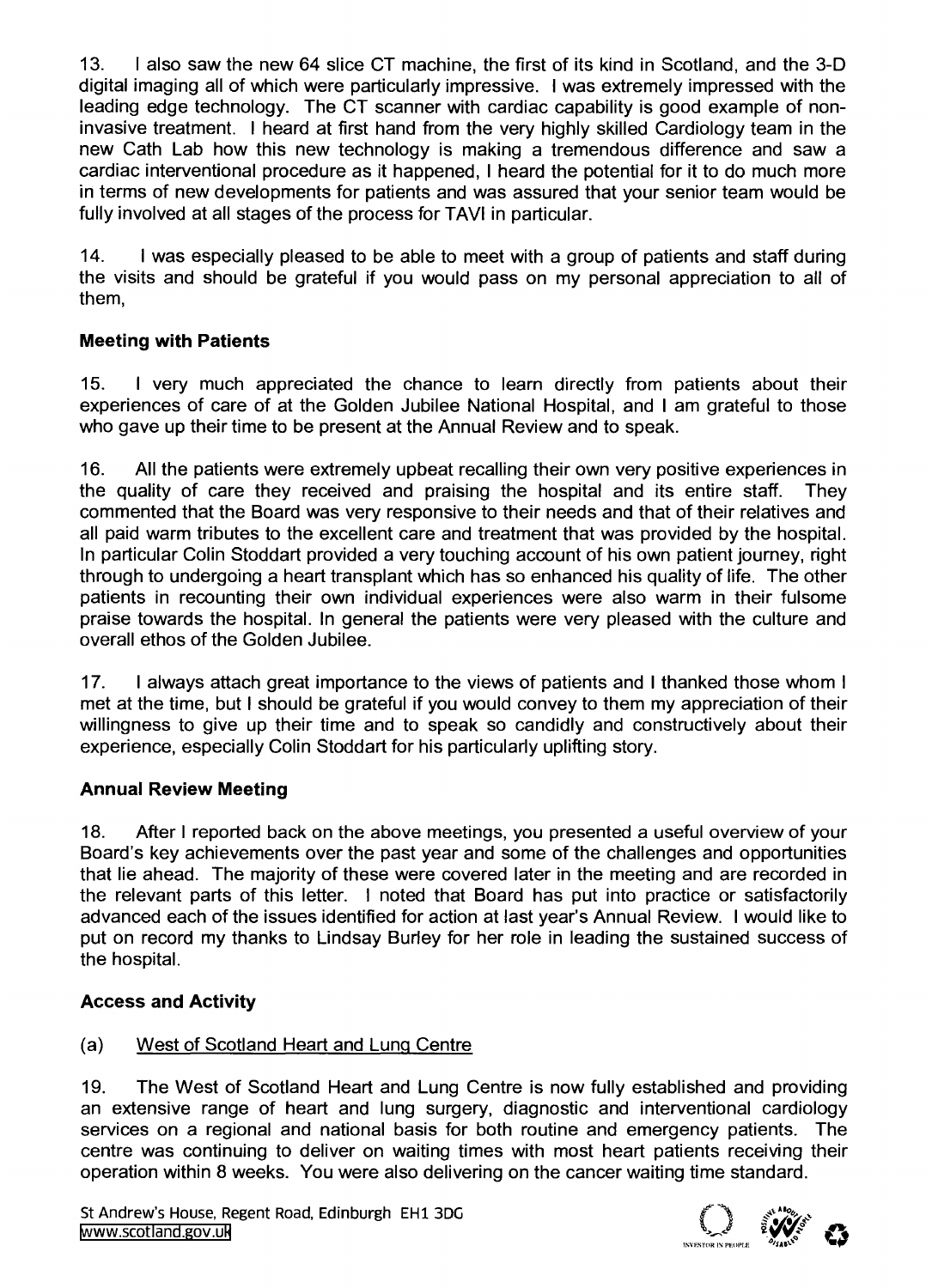20. You indicated that the new CT scanner and Biplane 3-D digital imaging technology were both having a major impact in speeding up diagnosis and treatment and improving the quality of care to patients.

## (b) Delivering Activity for NHSScotland

21. The hospital had delivered 26,500 procedures in 2009/10. This exceeded the activity/target by 19%. This was indeed an excellent performance in view of the significant increase in highly complex hip and knee joint replacement operations. I noted that imaging which has an important role in diagnosing patients had performed exceptionally well with over 4,000 extra patients. I thanked all the staff who had contributed to an outstanding achievement, which had benefited many patients throughout Scotland.

22. The hospital has agreed to undertake 21,395 procedures for NHSScotland in 2010/11. The Board was continuing to work with Boards to finalise the available capacity to be taken up by NHS Boards. Ophthalmology remained a concern with Boards continuing to reduce their requirements. General surgery uptake was also down although you had agreed to undertake 60 gastric banding operations in the coming year, initially for NHS Dumfries and Galloway, NHS Forth Valley and for the Argyll and Bute area of NHS Highland.

23 You confirmed that you are continuing to work with Boards to try and acquire patient flows for the next 3 to 5 years. You gave an update of progress with Argyll and Bute Community Health Partnership to provide outreach clinics and secure direct referrals for orthopaedic surgery. Discussions had focussed on a redesign of services to improve the patient pathway and the patient experience. Discussions were ongoing particularly in relation to the financial details.

24. In relation to orthopaedics you indicated that as with previous years Boards had again requested increased orthopaedic activity. In view of this you were currently pulling together a business case to expand your orthopaedic capacity. I urged you push ahead with the business case as orthopaedic is a service with increasing demand.

25. I stressed the importance of the Board's strengths is its flexibility in assisting other NHS Boards hospital's. I emphasised it was important that other Boards take into account the services available at the hospital particularly in their planning process to ensure referrals to the Golden Jubilee in the longer term. The hospital is now an integral part of the NHS in Scotland.

## **Improving Treatment for Patients**

26. On Healthcare Associate Infection (HAl), the Board and staff are justly proud of the continuing excellent performance in this area. There was a slight decrease in the number of cases of staphylococcus aureus bacteraemia and clostridium difficile associated disease. This was a very good performance and the challenge for the Board is to continue to maintain this low level of infection. I noted the excellent work you were continuing to take forward to implement zero tolerance. I was very pleased to hear about leadership from the top and that you have a detailed action plan within the hospital.

27. I noted that the Board had moved forward with the Scottish Patient Safety Programme (SPSP) particularly in establishing a recovery plan. You advised that you have improved resourcing to the SPSP and that all streams are showing improvements. I was very interested to hear that you remain on track to reach your target within this whole process.

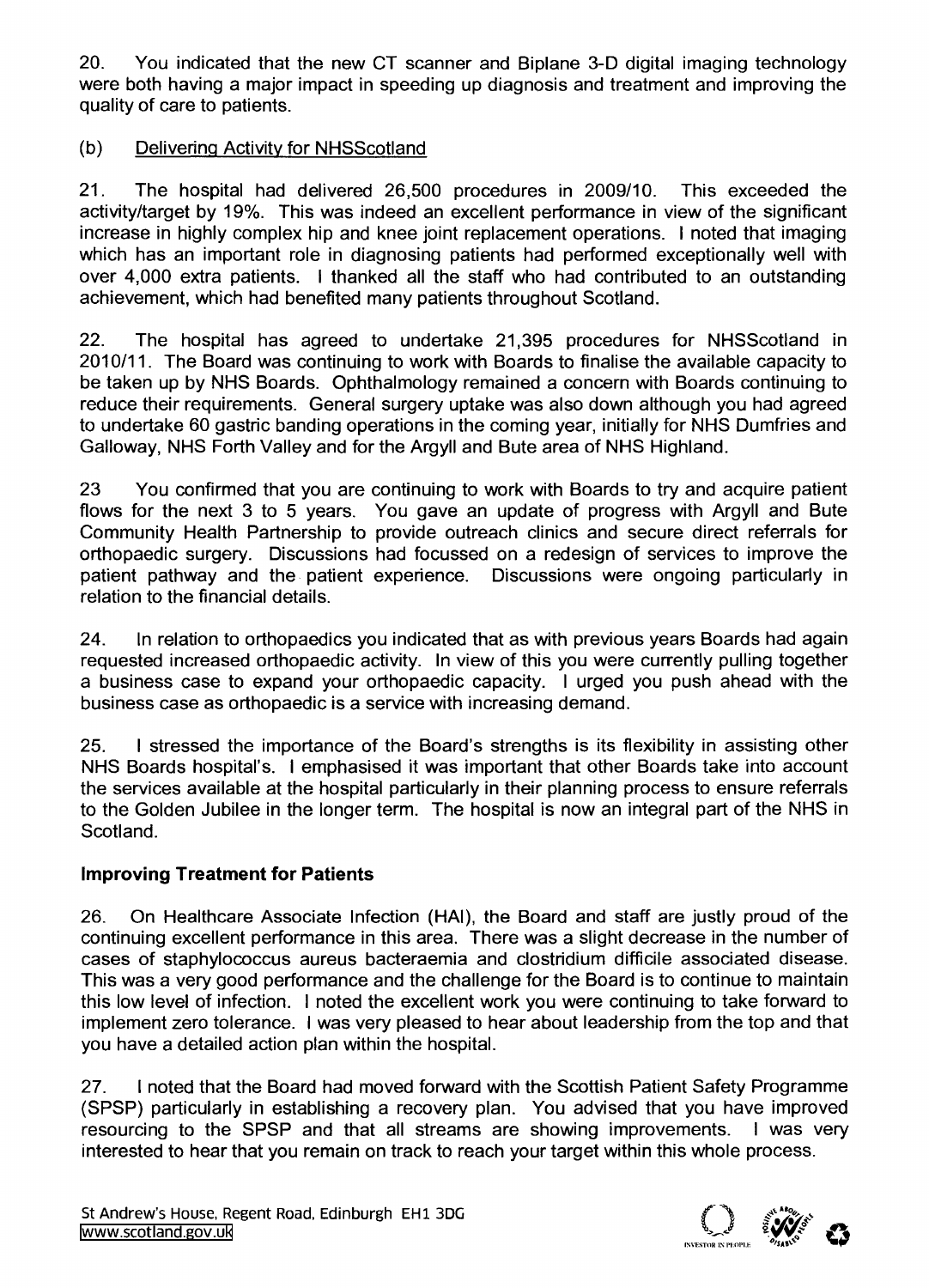28. My meeting with the patients clearly indicated that it is apparent that the Board has made significant progress in remaining fully engaged in involving people. The Board have piloted a quality survey to support progress which is measurable in the quality of the patient journey. I commended you for proactively ensuring that the views of Patients Focus Group and the Disability Reference Group were always fully considered in the analysis of the initial feedback.

29. As the hospital remains distinctive through the range of services that it provides it is important to continue to deliver and develop a set of improvement indicators to address any shortcomings that may be identified by service users. You recognised the challenges ahead in the coming year and in the importance of being able to benchmark all aspects of the hospital's services and that you would continue to develop this.

# **Efficiency**

30. I commended the Board on achieving all three financial targets - remaining within Revenue Resource Limit, Capital Resource Limit and cash requirement in 2009-10, as well as exceeding your efficiency saving target. You confirmed the Board was on course to deliver the current year's efficiency target.

31. In the light of the existing economic situation it was important that the Board continue to seek efficiencies. The Board recognised the importance of continually reviewing how to provide improved services more efficiently. You have a robust Performance Framework which looked at cost against performance and continue to look at redesign and procurement of corporate services with other NHS Boards.

32. I congratulated you on the excellent performance in sickness absence which was in line with the national target of 4%. The reduction of the sickness rate reflected the top priority this continues to receive across the Board. You outlined the close liaison between managers and HR advisers which had been put in place protocols to support individuals on their return to work.

## Staff Governance

33. You also stated that staff governance continues to be a strong focus for the Board and that work will continue through the year in order to review and develop effective staff policies and procedures. This will be significant in ensuring that the staff governance Action Plan will continue to be progressed. You reported that an external audit had already commended you on the effectiveness of the Board's staff governance arrangements which had already highlighted a strong culture of promoting staff governance throughout the organisation as well as identifying areas of good practice. You had previously indicated that communication is the key with information being passed on to all staff at the appropriate time via briefings, notice boards and a scheme entitled 'Speakeasy' - a two-way communication tool where staff can also offer feedback. You had also revised the Dignity at Work policy by building on existing values and behaviour.

## Learninq and Development

34. I understand that the Board's Learning and Development team had already undertaken a substantial programme and achieved the launch of a robust Leadership and Management Framework which is directly linked to the national leadership strategy. You have also led a Change Agent Initiative in partnership with NHS Forth Valley which will increase capacity and capability in accelerating any projects.

St Andrew's House, Regent Road, Edinburgh EHl 3DG [www.scotland.gov.uk](http://www.scotland.gov.uk)

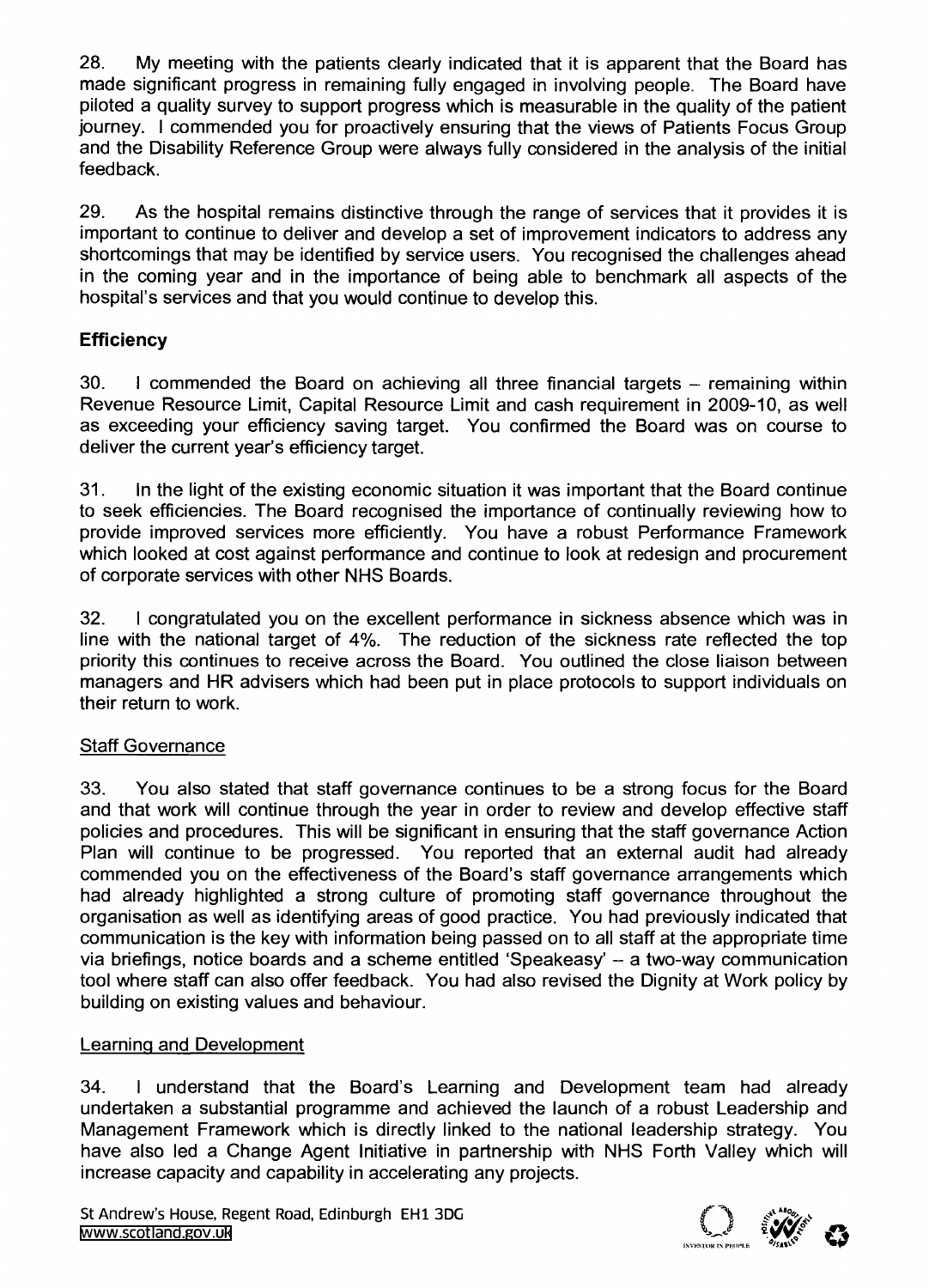I appreciate the importance of the significance of this programme of work across the organisation. You should therefore continue to work remains on track and I would be grateful if you could keep the Health Directorate informed of the work you are taking forward in relation to any of these initiatives.

### **Clinical Strategy 2010-15**

35. The last few years has seen a major expansion of the hospital. It was clear that following the growth of the hospital it was now a suitable time to take stock of progress and effectiveness and take a longer term view of what the hospital should look like in the next 5 years and beyond. You recognised the need for the hospital to be able to proactively plan ahead on a longer term basis and this has led to your vision documents for the Heart and Lung centre and the whole of the hospital. The current draft documents are very clear but considerable work will be required in taking this work forward, that is why I have asked my officials to work with the Board to develop it further before its is shared wider with key stakeholders including other NHS Boards. There are exciting opportunities ahead and I was encouraged by the real enthusiasm of staff in taking this forward.

#### Beardmore Centre for Health Science

36. You reported that following approval by the National Waiting Times Centre in April 2009 that the Clinical Skills and Research Centre has progressed and during this time has focused on a number of key areas including plans for internal building work which are due to commence later this year. The research centre will be called the 'Beardmore Centre for Health Sciences' and will consist of two distinctive areas, the Clinical Research Facility (CRF) and the Clinical Skills Area. You advised that the facilities are soon to appoint a Centre Manager and that they will play a pivotal role in the marketing and management of the Centre.

## **Beardmore Hotel and Conference Centre**

37. I was very pleased that during 2009-10, NHS and public sector business continued to grow and accounted for 43% of income. In the light of the financial challenges currently being faced by the hospitality and leisure industry it was extremely encouraging that business remained ahead of target. The hotel continues to go from strength to strength in playing an important role in supporting the hospital with approximately 7,555 bed nights for patients/relatives/doctors being used. I was very pleased to see that the Hotel and Conference Centre are continuing to look at ways of making sure that they remain at the forefront of the hospitality and leisure business particularly in the current economic climate.

#### **Public Involvement**

38. A member of the audience asked on sending communications electronically to patients. You explained that E-health would consider this. Another member of the audience asked about cardiac cancellations. You explained in some detail about the strict monitoring under 'New Ways' and patient choice. A further member of the audience enquired about plans for an express bus service from the city centre to the hospital and you indicated that discussions were ongoing with Strathclyde Partnership for Transport (SPT) to establish an 'express' route. A member of the audience then asked about numbers of junior doctors and patient safety which may become an issue. Dr Flowerdew, Medical Director gave an assurance on the recruitment of external doctors and on positive developments over the past 12 months.

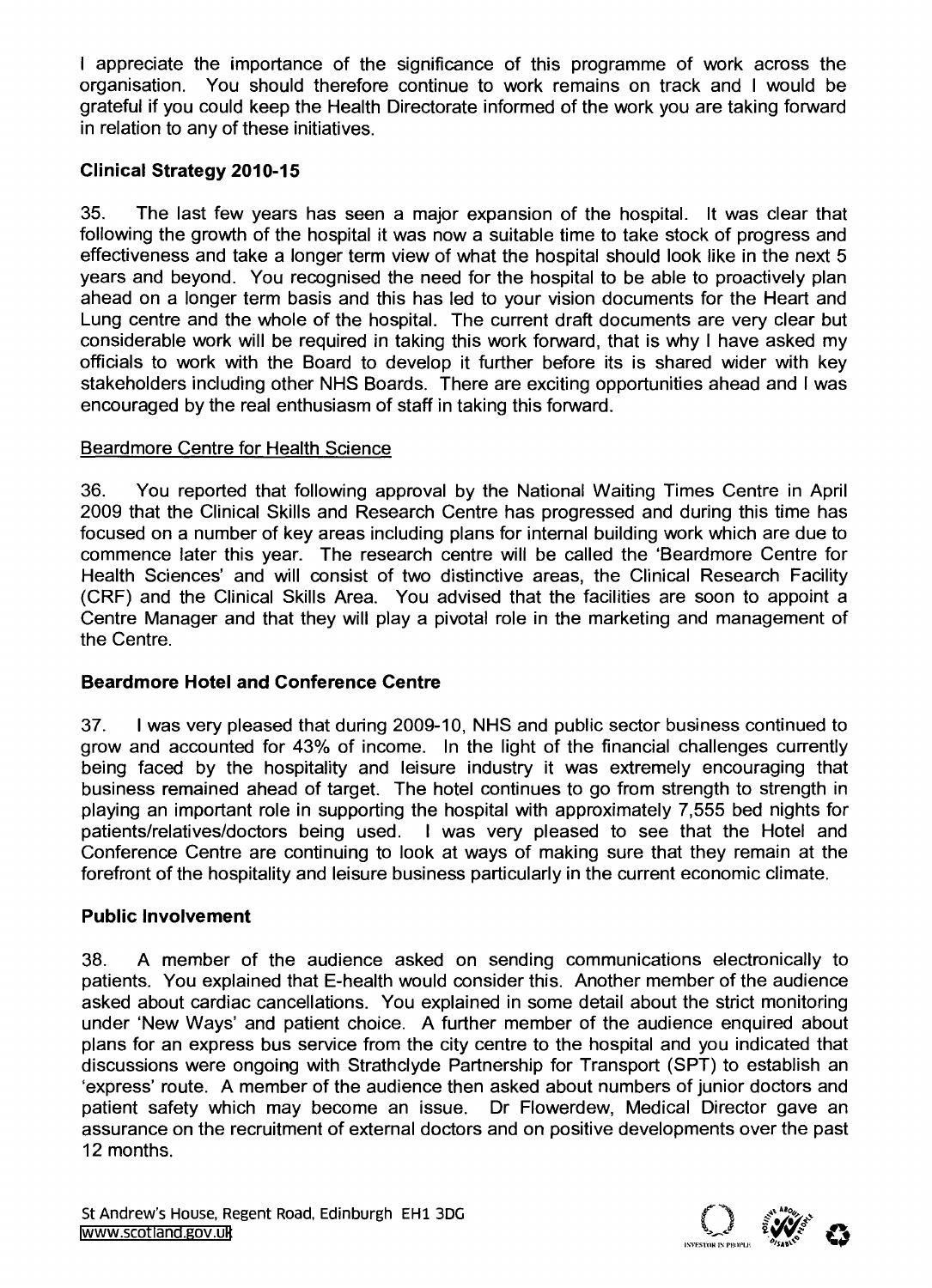### **Conclusions**

39 I congratulated you and your colleagues on another very successful year during which you demonstrated sound financial control, effectively met your activity target and successfully established the Heart and Lung Centre, which is now providing an extensive range of heart and lung surgery, diagnostic and interventional cardiology services, on a regional and national basis. The Beardmore Hotel and Conference Centre is now clearly established as a national and public sector conference and training facility. I believe you should be extremely proud of becoming Business Hotel of the Year 2010 as well as receiving an Investor in People silver award. Overall, you have delivered a genuinely good performance over the past year. Of course, many challenges lie ahead in the coming year, not least taking forward the clinical strategy and ensuring that in the present economic climate you continue to deliver a range of high quality services to patients across Scotland.

40. I have set out the key action points arising from the Review in the attached Annex.

 $\overline{\phantom{a}}$ . */ ( ,'I* (~1 1lA/(l~)

**NICOLA STURGEON**